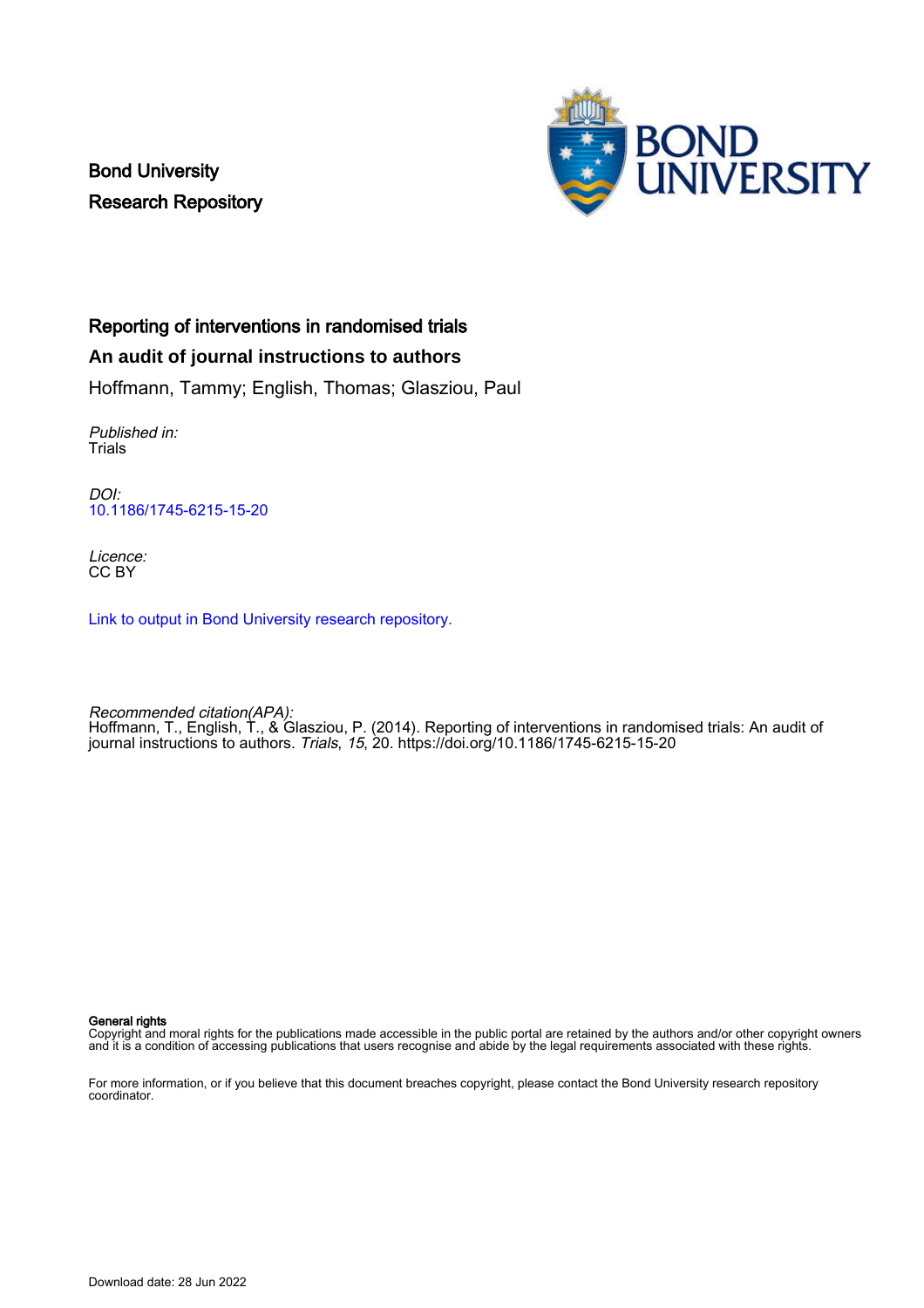# **RESEARCH CHEAR CHEAR CHEAR CHEAR CHEAR CHEAR CHEAR CHEAR CHEAR CHEAR CHEAR CHEAR CHEAR CHEAR CHEAR CHEAR CHEAR**



# Reporting of interventions in randomised trials: an audit of journal Instructions to Authors

Tammy Hoffmann<sup>1,2\*</sup>, Thomas English<sup>1</sup> and Paul Glasziou<sup>1</sup>

## Abstract

**Background:** A complete description of the intervention in a published trial report is necessary for readers to be able to use the intervention, yet the completeness of intervention descriptions in trials is very poor. Low awareness of the issue by authors, reviewers, and editors is part of the cause and providing specific instructions about intervention reporting to authors and encouraging full sharing of intervention materials is important. We assessed the extent to which: 1) journals' Instructions to Authors provide instructions about how interventions that have been evaluated in a randomised controlled trial (RCT) should be reported in the paper; and 2) journals offer the option of authors providing online supplementary materials.

Methods: We examined the web-based Instructions to Authors of 106 journals (the six leading general medical journals, 50 randomly selected journals from the National Library of Medicine's Core Clinical Journals, and 50 randomly selected journals from the remainder of the journal collection indexed by PubMed). To be eligible, each journal must have published at least one randomised trial involving human participants each year from 2008 to 2012. We extracted all information related to the reporting of interventions, reporting of randomised trials in general, and online supplementary materials.

Results: Of the 106 journals' Instructions to Authors, only 15 (14%) specifically mentioned the reporting of interventions and most of these provided non-specific advice such as 'describe essential features'. Just over half (62, 58%) of the journals mentioned the Consolidated Standards of Reporting Trials (CONSORT) statement in their author instructions. Seventy-eight (74%) of the journals' instructions mentioned the option of providing supplementary content online as part of the paper; however, only four of these journals explicitly encouraged or mandated use of this option for providing intervention information or materials.

**Conclusions:** Most journals' Instructions to Authors do not provide any specific instructions regarding reporting of interventions or encourage authors to provide online supplementary materials to enhance intervention reporting. Journals can help to improve the problem of incomplete intervention reporting by providing specific instructions to authors and peer reviewers about intervention reporting and requiring full intervention descriptions to be provided.

Keywords: Intervention reporting, Randomised controlled trial reporting, CONSORT

## Background

A complete description of the intervention in a published report is necessary for the reader of the study to be able to use the intervention. Even for studies which conclude that an intervention is not effective, complete intervention descriptions are needed for other researchers to replicate and build on these findings.

\* Correspondence: [thoffmann@bond.edu.au](mailto:thoffmann@bond.edu.au) <sup>1</sup>

A number of studies have highlighted the problem of incomplete reporting of interventions; all concluding that intervention descriptions are woefully inadequate [[1-5](#page-6-0)]. For example, a recent analysis of the completeness of descriptions of 137 non-pharmacological interventions in randomised trials published in the six leading general medical journals found that only 39% of the interventions were adequately described in the primary paper and associated materials [[1\]](#page-6-0). Analysis of a sample of trials and systematic reviews of high quality and clinical relevance found that only 49% contained complete



© 2014 Hoffmann et al.; licensee BioMed Central Ltd. This is an Open Access article distributed under the terms of the Creative Commons Attribution License [\(http://creativecommons.org/licenses/by/2.0\)](http://creativecommons.org/licenses/by/2.0), which permits unrestricted use, distribution, and reproduction in any medium, provided the original work is properly cited. The Creative Commons Public Domain Dedication waiver [\(http://creativecommons.org/publicdomain/zero/1.0/\)](http://creativecommons.org/publicdomain/zero/1.0/) applies to the data made available in this article, unless otherwise stated.

<sup>&</sup>lt;sup>1</sup> Centre for Research in Evidence-Based Practice, Faculty of Health Sciences Medicine, Bond University, 4229 Queensland, Australia

<sup>&</sup>lt;sup>2</sup>School of Health and Rehabilitation Sciences, University of Queensland, Brisbane, Australia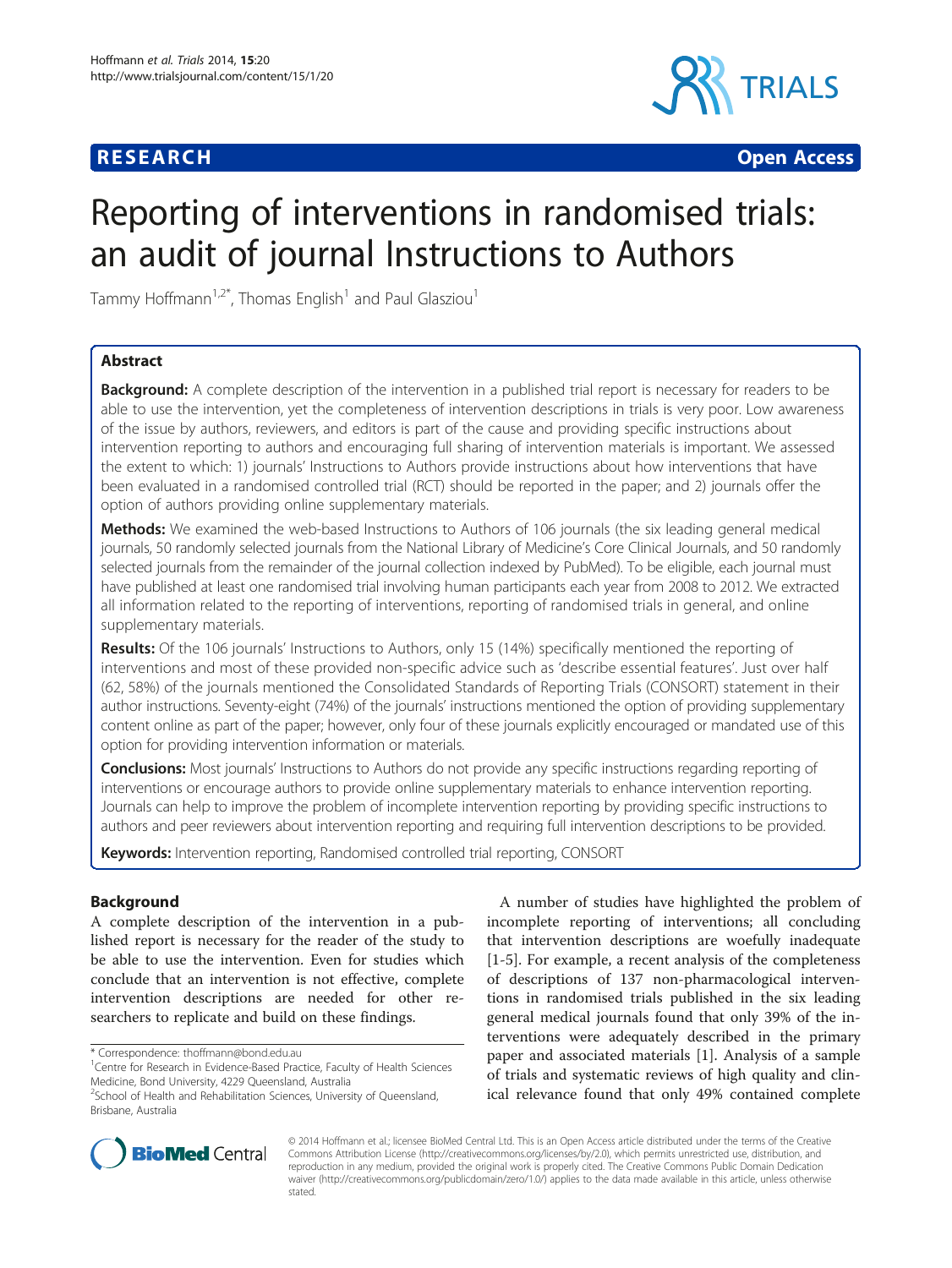<span id="page-2-0"></span>intervention descriptions, with complete intervention reporting worse for non-pharmacological interventions than pharmacological interventions [[2\]](#page-6-0).

The publication of incomplete intervention descriptions is likely a result of several factors, including an inadequate peer review process and low awareness of the issue by authors, reviewers, and editors [[6\]](#page-6-0). Another potential barrier is that the complete description of an intervention involves providing a full description of, or access, to all intervention materials. Intervention materials are crucial to the replicability of interventions but are frequently missing from intervention descriptions [[1\]](#page-6-0). Providing intervention materials via the supplementary material offered by many journals is one possible solution, yet the frequency that this is encouraged by journals has not been examined.

Providing authors with specific guidance for research reporting can improve the quality of reporting. Completeness of the reporting of randomised trials has improved since the introduction and journal endorsement of the Consolidated Standards of Reporting Trials (CONSORT) statement [[7,8\]](#page-6-0). Despite advancements in research reporting standards and publication of numerous reporting standards, the quality of intervention reporting has received comparatively little attention. Exploration of the instructions that journals provide to authors regarding how to describe interventions in publications has not occurred. We aimed to assess the extent to which: 1) journals' Instructions to Authors provided instructions about how interventions that have been evaluated in a randomised trial should be reported in the paper; and 2) journals offer the option of authors providing online supplementary materials.

## Methods

## Sample of journals' Instructions to Authors

The sample consisted of 106 journals, in three groups. One group contained the six leading general medical journals identified by citation impact factors from the ISI Web of Knowledge in 2011 (New England Journal of Medicine, JAMA, The Lancet, Annals of Internal Medicine, PLOS Medicine, BMJ). The second group contained 50 randomly selected journals from the National Library of Medicine's Core Clinical Journals [\(http://www.nlm.](http://www.nlm.nih.gov/bsd/aim.html) [nih.gov/bsd/aim.html](http://www.nlm.nih.gov/bsd/aim.html)). The list of journal identification numbers was exported into Excel (Microsoft, Redmond, WA, USA), a computer-based random number generator was used to select journals, and the eligibility of each journal was checked by one author (TH). To be eligible for inclusion, each journal must have published at least one randomised trial involving human participants per year for a 5-year period commencing in 2008. Journals which did not provide instructions to authors in English were also excluded. Journals that did not meet

these criteria were excluded and replaced by the next in the random sequence. This occurred 24 times for the core collection journals.

The third group contained 50 randomly selected journals from the remainder of the journal collection indexed by PubMed (referred to throughout as non-core collection). In PubMed each year, from 2008 to 2012, was searched separately using the following example search strategy: (2011 [dp] AND English[la]) NOT jsubsetAIM). Endnote and pivot tables in Excel were used to manipulate the data into a suitable format and the remainder of the procedure was the same as described for the core collection journals. Journals were excluded and replaced by the next in the random sequence 72 times for the non-core collection.

### Audit of journals' published Instructions to Authors

For each eligible journal, two authors (TH and TE) independently located and read, between November 2012 and February 2013, the journal's Instructions to Authors on the journal's website. To ensure that relevant information was not missed, instructions were also searched using relevant text words (for example, treatment, intervention, procedure, online, supplementary, multimedia, video, additional, material, RCT, randomized, randomised, CONSORT, trial, extension statement, guideline, checklist, appendix, appendices). The same two authors independently extracted all information using a data extraction form developed in Excel related to: the reporting of interventions (specific to randomised trials and also general advice for reporting research articles); reporting of randomised trials in general; reporting of interventions in the abstract; and the journal's instructions regarding online supplementary materials. Relevant text was extracted from each website and then coded (for example according to the categories in Table [1](#page-3-0)). Any disagreements about data extraction were resolved through discussion between the two assessors.

## Results

## Instructions regarding reporting interventions in randomised trials

Of the 106 journals' Instructions to Authors, only 15 (14%) specifically mentioned the reporting of interventions (Table [1\)](#page-3-0). However, the majority (62, 58%) of journals mentioned the CONSORT statement in their author instructions, with a few journals (6, 6%) also mentioning that a CONSORT extension statement should be used where appropriate. A small number of journals' instructions (19, 18%) provided a general instruction that the study methods should be described in a way that enables the findings to be reproduced, but did not specifically mention interventions as part of this advice. Just under one-third (29%) of journals' Instructions to Authors did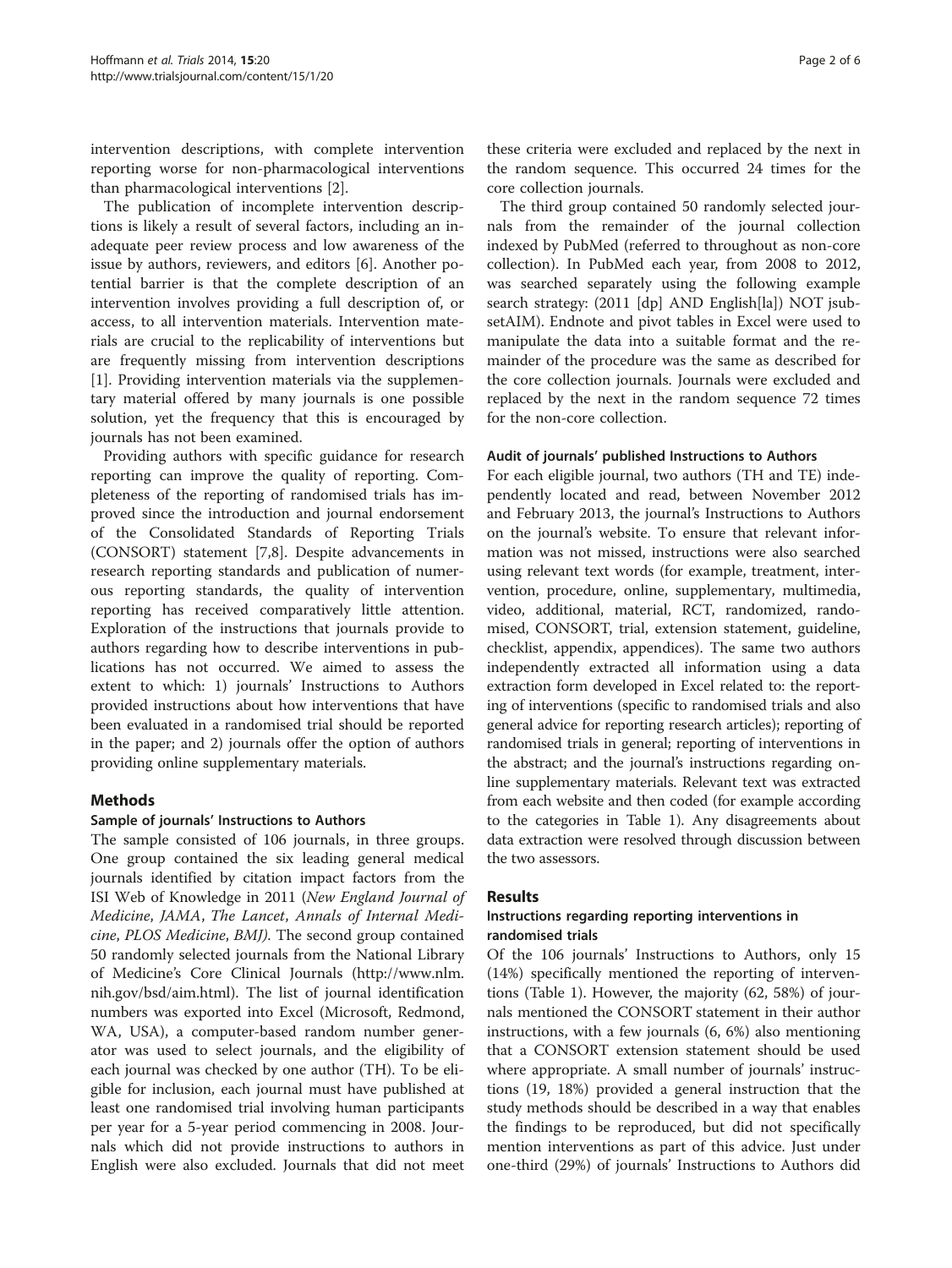| Page 3 o |  |
|----------|--|
|          |  |

<span id="page-3-0"></span>

| Content of journals' Instructions to<br>Authors of randomised trials                             | Leading general medical<br>journals $(n = 6)$ | Core collection<br>journals ( $n = 50$ ) | Non-core collection<br>journals ( $n = 50$ ) | Total<br>$(n = 106)$ |  |
|--------------------------------------------------------------------------------------------------|-----------------------------------------------|------------------------------------------|----------------------------------------------|----------------------|--|
| Use CONSORT statement                                                                            | 6(100)                                        | 21(42)                                   | 35 (70)                                      | 62(58)               |  |
| Use the appropriate CONSORT extension statement                                                  | 5(83)                                         | 1(2)                                     | 0(0)                                         | 6(6)                 |  |
| Specific mention about reporting of interventions                                                | 3(50)                                         | 5(10)                                    | 7(14)                                        | 15(14)               |  |
| A statement that 'methods should be described in a way that<br>enables reproduction of findings' | 2(33)                                         | 10(20)                                   | 7(14)                                        | 19 (18)              |  |
| No specific instructions about the reporting of interventions or<br>randomised trials            |                                               | 19 (38)                                  | 12(24)                                       | 31(29)               |  |

Results are presented as numbers (percentages). CONSORT, Consolidated Standards of Reporting Trials.

not provide any advice about how randomised trials, and/or interventions, should be reported.

Of the 15 journals that specifically mentioned the reporting of interventions, the instructions ranged from nonspecific statements about describing 'essential features of interventions' or 'clear descriptions' to more detailed guidance. Table [2](#page-4-0) contains the verbatim instructions provided by each of these journals.

A small number (16, 15%) of journals also specifically mentioned that the intervention should be described in the abstract. This occurred in five (83%) of the leading general medical journals, seven (7%) of the core collection journals, and four (4%) journals from the non-core collection. For most journals, this mention was limited to a single word ('intervention') when describing what should be included in the [Methods](#page-2-0) section of an abstract for a randomised trial. For five journals, some elaboration was provided. For example, 'interventions: what, how, when and for how long', 'the essential features of any interventions should be described, including their method and duration of administration', and 'describe the … intervention … used'.

#### Instructions regarding online supplementary material

Seventy-eight (74%) of the journals' instructions mentioned the option of providing supplementary content online as part of the paper. This option was offered by all six (100%) of the leading general medical journals, 39 (78%) of the core collection journals, and 33 (66%) of the non-core collection journals. Only four of these journals explicitly encouraged or mandated use of this option for providing intervention information or materials, and one encouraged this for providing more detailed information about the methodology, not specifically the intervention. The below list provides verbatim examples of instructions for providing intervention information as supplementary material:

 "To enable readers to replicate your work or implement the interventions in their own practice please also provide (uploaded as one or more supplemental files, including video and audio files

where appropriate) any relevant detailed descriptions and materials. Alternatively, please provide in the manuscript, URLs to openly accessible websites where these materials can be found."

- "To help the reader … submit study protocols, treatment manuals, detailed descriptions of evaluation and intervention procedures, treatment progression algorithms, etc. These can be submitted as online-only tables, figures, appendixes, or video clips. They are reviewed by the editors and Editorial Board and should be submitted at the same time that the manuscript is submitted."
- "Authors are encouraged to provide a trial treatment manual as an online-only appendix."
- "Evaluations involving behavioural interventions must include full manuals or protocols (or at least very detailed descriptions) of those interventions as supplementary files to be included published with the online version of the article."
- "Detailed methodology or supporting information relevant to the methodology can be published on our Web site."

## **Discussion**

This audit of the Instructions to Authors from a sample of 106 journals found that very few journals provide instructions about how to report interventions in randomised trials. In addition to low awareness by authors, reviewers, and editors of the importance of complete intervention reporting [[6\]](#page-6-0), this lack of instruction may also be contributing to the problem of poor reporting of interventions. Providing guidance to authors as part of their Instructions to Authors may be a way of increasing the completeness of intervention descriptions that are submitted. As the majority of problems with incomplete intervention descriptions are not detected by peer reviewers and editors [\[6](#page-6-0)], building similar guidance into the peer review system is also important, and may improve reviewer and editor performance in this area.

Just over half (58%) of the journals instructed that the CONSORT statement should be followed when reporting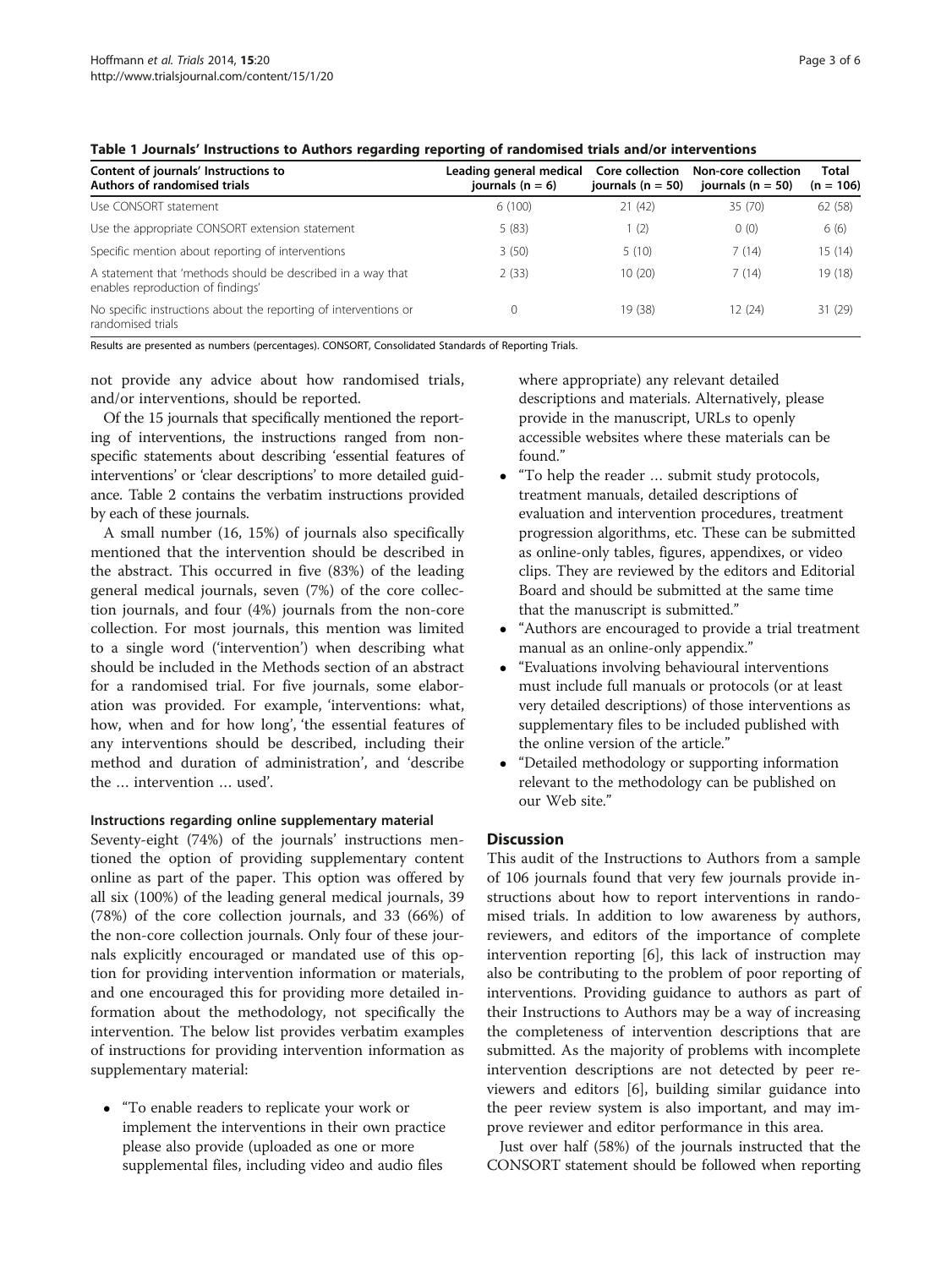| Type of instruction                                                                   | Verbatim examples                                                                                                                                                                                                                                                                                                                                                                                                                                                                                                                                      |
|---------------------------------------------------------------------------------------|--------------------------------------------------------------------------------------------------------------------------------------------------------------------------------------------------------------------------------------------------------------------------------------------------------------------------------------------------------------------------------------------------------------------------------------------------------------------------------------------------------------------------------------------------------|
| Non-specific instructions                                                             | "Essential features of interventions ' (in three journals)"                                                                                                                                                                                                                                                                                                                                                                                                                                                                                            |
|                                                                                       | "Describe study procedures, including any interventions "                                                                                                                                                                                                                                                                                                                                                                                                                                                                                              |
|                                                                                       | "A clear description of all interventions and comparisons "                                                                                                                                                                                                                                                                                                                                                                                                                                                                                            |
|                                                                                       | " should give a description of the treatment, intervention, technique or procedure"                                                                                                                                                                                                                                                                                                                                                                                                                                                                    |
|                                                                                       | " include enough information about the intervention(s) and comparator(s) (even if this<br>was usual care) for reviewers and readers to understand fully what happened in the study."                                                                                                                                                                                                                                                                                                                                                                   |
|                                                                                       | "Describe the intervention itself and implementation "                                                                                                                                                                                                                                                                                                                                                                                                                                                                                                 |
| Instructions that recommend<br>providing the intervention manual                      | "It is essential that reports of trials provide sufficient details on interventions so that readers<br>can judge the applicability and clinical relevance of results. Authors are encouraged to<br>provide a trial treatment manual as an online-only appendix."                                                                                                                                                                                                                                                                                       |
|                                                                                       | "Evaluations involving behavioural interventions must include full manuals or protocols<br>(or at least very detailed descriptions) of those interventions as supplementary files to be<br>included published with the online version of the article."                                                                                                                                                                                                                                                                                                 |
|                                                                                       | "We will only consider protocols relating to interventions in which there is a commitment<br>to public sharing of the intervention content in full."                                                                                                                                                                                                                                                                                                                                                                                                   |
| Instructions that suggest specific elements<br>of the intervention should be reported | "The essential features of any interventions should be described, including their method<br>and duration of administration. The intervention should be named by its most common<br>clinical name, and non-proprietary drug names should be used."                                                                                                                                                                                                                                                                                                      |
|                                                                                       | "Any instruments or drugs (including contrast) utilised should be identified with trade<br>names and manufacturer's name and location in parentheses. Procedures should be<br>described in sufficient detail to allow others to reproduce the study."                                                                                                                                                                                                                                                                                                  |
|                                                                                       | "Intervention reports are  allowed 4 additional pages over the 16 page limit for detailed<br>description. Provide extensive details regarding any interventions (see Conn, WJNR 34,<br>427-433 for intervention details to report)."                                                                                                                                                                                                                                                                                                                   |
|                                                                                       | "Any treatment (including surgery) should be briefly described, particularly when surgeons<br>apply unique approaches or when all patients did not undergo essentially identical procedures.<br>Previously described approaches require only brief mention with citations to those methods. All<br>relevant aspects of post treatment follow-up care should be described Authors must note<br>whether the treatment was uniform among all patients or varied. If varied, they should specify<br>the indications for treating patients in varying ways" |
|                                                                                       | "Identify the methods, apparatus (manufacturer's name in parentheses), and procedures in<br>sufficient detail to allow other researchers to reproduce the results. Identify precisely all drugs<br>and chemicals used, including generic names, dosages, and routes of administration. If trade<br>names for drugs and chemicals are included, give the manufacturer's name and location."                                                                                                                                                             |

#### <span id="page-4-0"></span>Table 2 Verbatim examples of intervention reporting advice from journals' Instructions to Authors

randomised trials. CONSORT contains an item (item 5) about how interventions should be reported and provides general advice to report 'the interventions for each group with sufficient details to allow replication, including how and when they were actually administered' [\[7](#page-6-0)]. However the CONSORT statement does not provide specific guidance about all the elements of an intervention that are needed to enable replication of a trial's intervention. This includes elements such as: the components of the intervention, who delivered the intervention, where the intervention was delivered, the schedule of the intervention, and any tailoring or standardisation of the intervention [[9\]](#page-6-0). In general, the topsix journals had more detailed instructions, but none had specific instructions for interventions. Of the few journals that did specifically mention intervention reporting, most provided non-specific advice such as 'provide a complete description' or 'describe essential features'. Such advice is not sufficient to guide authors in providing a complete description as many are unaware of what comprises a good description. A new reporting guideline, TIDieR (Template for Intervention Description and Replication), which is an extension to item 5 of the CONSORT statement and item 11 of the SPIRIT statment, has recently been developed to provide detailed guidance for reporting interventions and its publication is forthcoming. The process of its development involved a literature review for relevant checklists and research, a Delphi survey of an international panel of experts to guide item selection, and a face-to-face panel meeting.

There are some CONSORT extension statements that provide detailed advice for reporting intervention details for particular intervention categories (for example, non-pharmacological interventions [[10](#page-6-0)], herbal medicine [[11](#page-6-0)], e-health interventions [[12](#page-6-0)], homeopathy [[13](#page-6-0)]). However, very few (6%) journals' Instructions to Authors advised authors to use CONSORT extension statements when appropriate. A survey of peer reviewer instructions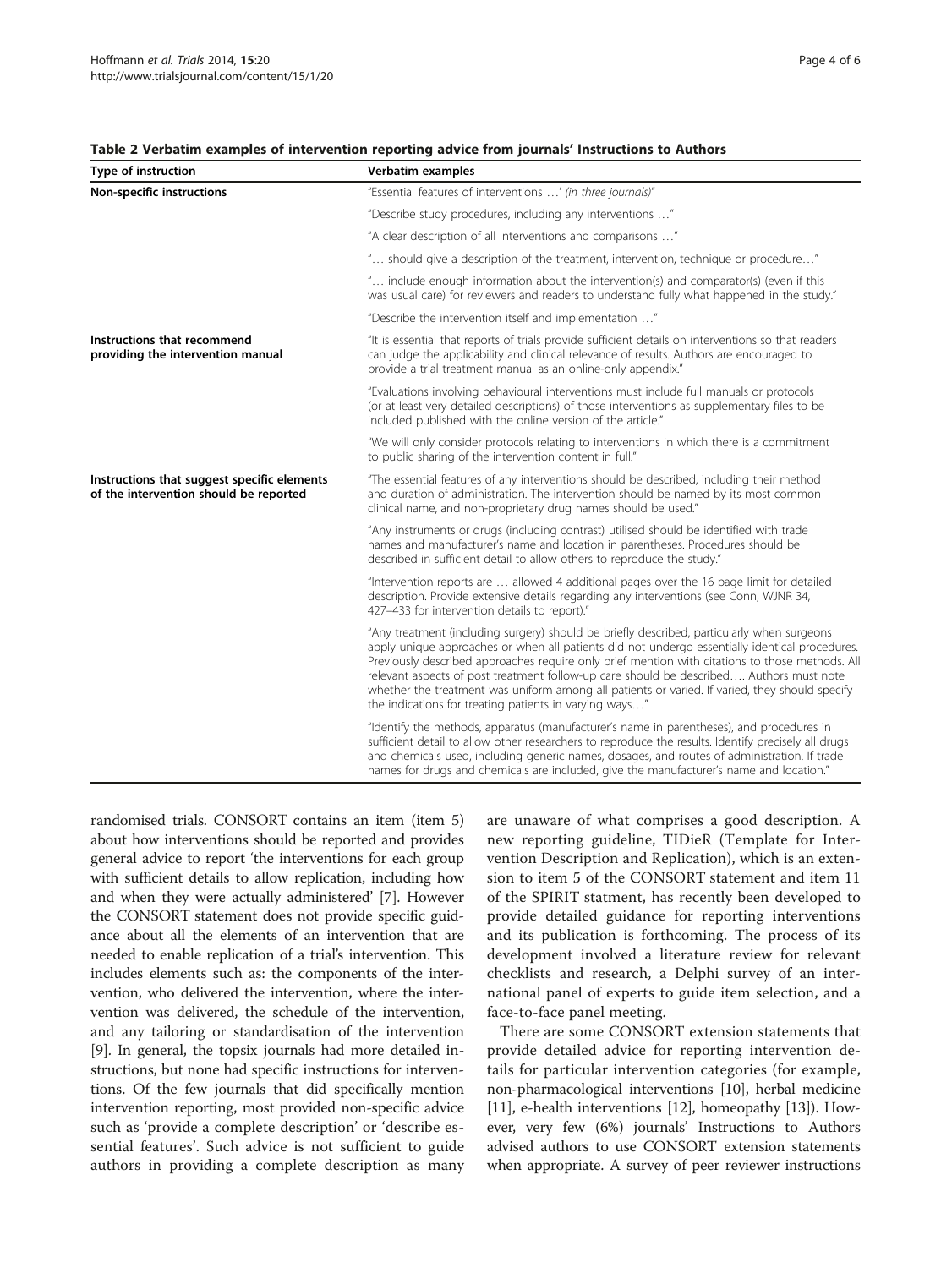also found little mention of CONSORT extension statements [\[14](#page-6-0)], as did a survey which studied endorsement of the CONSORT statement by high impact factor medical journals [[15](#page-6-0)]. Only 18% of journals' instructions contained any mention of describing the methods in a way that could enable reproduction of the study. This is similar to the finding from a 2003 cohort of medical journals' Instructions to Authors in which only 11% contained a comment about providing enough information to permit replication [[16](#page-6-0)].

Almost 15 years ago, the opportunities afforded by electronic publishing were discussed and journals were encouraged to use it to improve the quality of reporting [[17\]](#page-6-0). In particular, the scope to provide fuller descriptions of studies and related materials (such as trial protocols) were highlighted. A longitudinal study that examined the use of supplementary materials by medical journals over a 12-year period found that the percentage of articles that contained supplementary material increased from 7% in 2003 to 25% in 2009 [[18](#page-6-0)]. However, this study did not specifically investigate whether online supplementary materials were used to provide intervention details. Despite the majority (74%) of journals in our sample listing the option of providing online supplementary materials, very few (5% of these journals) specifically encouraged or mandated use of this option for providing intervention information or materials. Online supplementary materials are ideally suited to providing intervention information and materials. Multiple formats can be used (such as videos, photos, large appendices, interactive material) to provide information that cannot be otherwise captured adequately in the text of a paper. This can be particularly useful for demonstrating aspects of interventions that are hard to describe, such as surgical techniques or manipulative physiotherapy techniques. Providing additional detail and materials as supplementary online materials also overcomes the word length barrier that is set by many journals.

Journals should modify their Instructions to Authors and encourage authors to use the online supplementary materials option to provide full descriptions of interventions, including any materials that were used as part of the intervention materials (for example, intervention manuals, patient booklets, training materials). An analysis of the completeness of reporting of 137 non-pharmacological interventions found that sufficient information about, and access to, intervention materials was the most frequently missing element of intervention descriptions; missing for 53% of interventions [[1](#page-6-0)]. However, by contacting the trial authors and asking for additional information/materials, this element of an intervention description could be improved the most; to missing in only 8% of interventions [[1](#page-6-0)]. Authors frequently have the materials, and are willing and able to share them. Journals introducing a requirement for all intervention materials to be provided in conjunction with the primary paper would increase the availability of these materials and enable replication of interventions. Currently only a few journals have an editorial policy that requires this [\[19](#page-6-0)] and we encourage more to adopt similar policies. A journal requirement that interventions must be completely described may be all that is required for some authors to provide this; for others, additional guidance about how to completely describe an intervention may also be required.

This study relied only on journals' publically available Instructions to Authors and did not survey journal editors about their policies or guidance about intervention reporting. It has been noted previously that there can be inconsistency between journals' editorial policies and the information provided in their Instructions to Authors [[15\]](#page-6-0). It is possible that some journals provide specific advice to peer reviewers about the reporting of interventions; any such advice was not captured by auditing journals' Instructions to Authors.

### Conclusions

Most journals' Instructions to Authors do not provide any specific instructions regarding reporting of interventions. Similarly, the opportunities afforded by using online supplementary materials to assist in providing complete intervention descriptions are not being embraced by most journals, with very few journals instructing or suggesting authors use this option to enhance intervention reporting. The problem of incomplete intervention reporting is widespread, has the serious consequence of the research being unusable, and requires attention by all stakeholder groups. One way that journals can help in improving this problem is to provide specific instructions to authors and peer reviewers about how to report interventions (including using appropriate CONSORT extension statements where they exist), require full intervention descriptions to be provided, and encourage authors to use online supplementary materials, where appropriate, to achieve this.

#### Abbreviations

CONSORT: Consolidated standards of reporting trials; NHMRC: National health and medical research council; RCT: Randomised controlled trial; SPIRIT: Standard protocol items: Recommendations for interventional trials; TIDieR: Template for intervention description and replication.

#### Competing interests

TH and PG are members of a group that have prepared a CONSORT extension statement and checklist (The Template for Intervention Description and Replication (TIDieR) checklist) that provides specific advice about the reporting of interventions.

#### Authors' contributions

TH and PG conceived of the study and its design. TH and TE collected and analysed the data. TH coordinated the study and wrote the draft of the paper, with assistance from PG and TE. All authors read and approved the final manuscript.